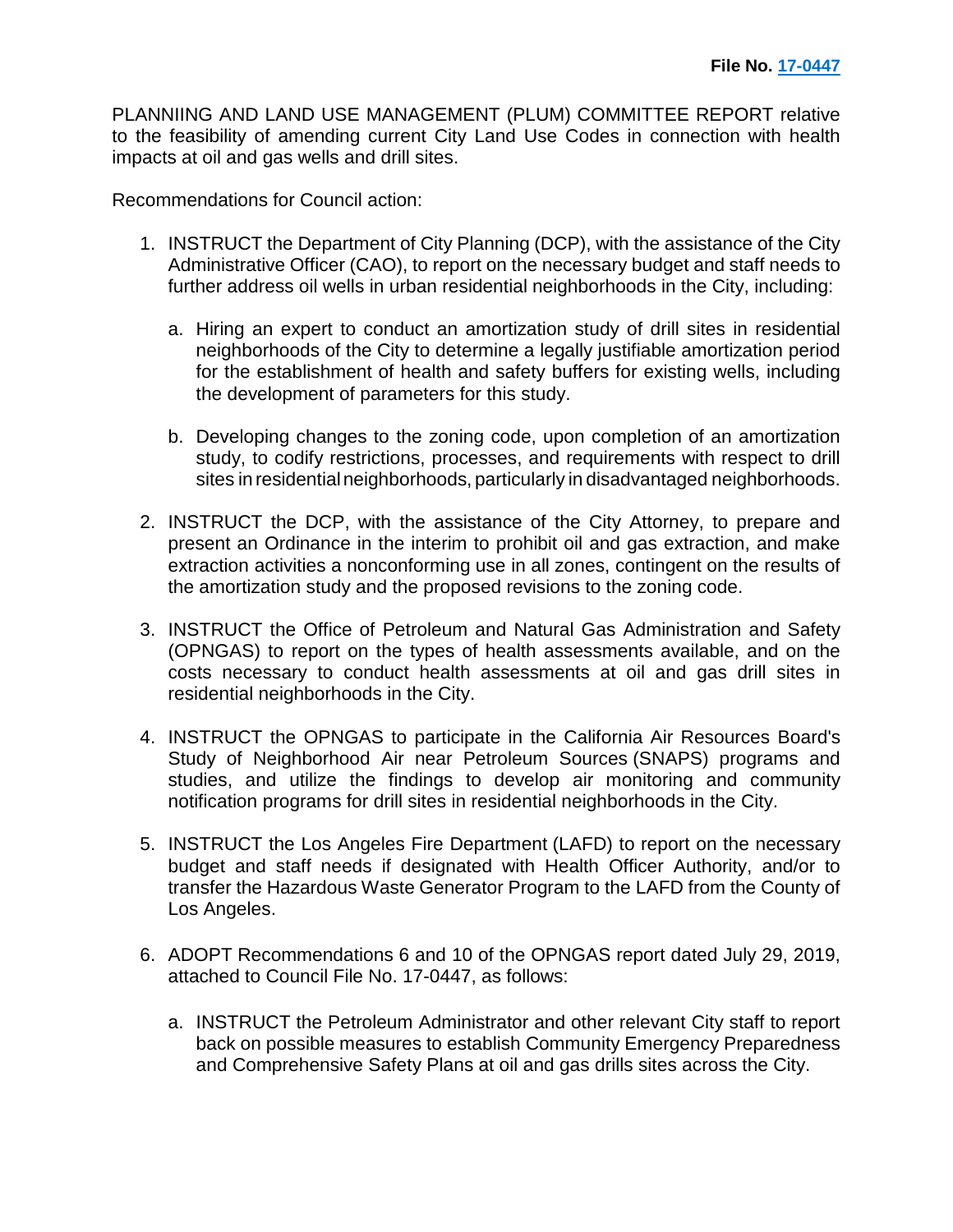- b. INSTRUCT the Chief Legislative Officer (CLA) to add to the City's Legislative Agenda the funding for additional oil and gas health studies to be conducted by the State of California, Southern California Air Quality Management District, and the Los Angeles County Department of Public Health.
- 7. INSTRUCT the Economic and Workforce Development Department, with the assistance of the DCP, to prepare a report on the job impacts associated with the Ordinance prohibiting oil and gas extraction.
- 8. DIRECT the Director of Planning, DCP, in coordination with the City Attorney, to take necessary steps to ensure that drilling is no longer allowed by-right in any zone.
- 9. DIRECT the OPNGAS to organize a Strike Team comprised of representatives from the Los Angeles Department of Building and Safety and LAFD, in coordination with other County and State regulatory entities, to proactively visit oil and gas extraction facilities on a regular basis to ensure the facilities are in compliance with existing regulations, which should be a full cost-recovery undertaking modeled on other collaborative efforts such as the Administrative Citation Enforcement (ACE) Program; and, modeled after the existing County of Los Angeles Strike Team.

Fiscal Impact Statement: None submitted by the BPW. Neither the CAO nor the CLA has completed a financial analysis of this report.

Community Impact Statement: Yes.

For:

Silver Lake Neighborhood Council Wilmington Neighborhood Council Empowerment Congress North Area Neighborhood Development Council Hollywood Studio District Neighborhood Council Arroyo Seco Neighborhood Council Northwest San Pedro Neighborhood Council Rampart Village Neighborhood Council Glassell Park Neighborhood Council Venice Neighborhood Council Greater Echo Park Elysian Neighborhood Council Coastal San Pedro Neighborhood Council Los Feliz Neighborhood Council Van Nuys Neighborhood Council North Hollywood Northeast Neighborhood Council Tarzana Neighborhood Council Park Mesa Heights Neighborhood Council Eagle Rock Neighborhood Council Community and Neighborhoods for Ninth District Unity Neighborhood Council Atwater Village Neighborhood Council Bel Air-Beverly Crest Neighborhood Council Lake Balboa Neighborhood Council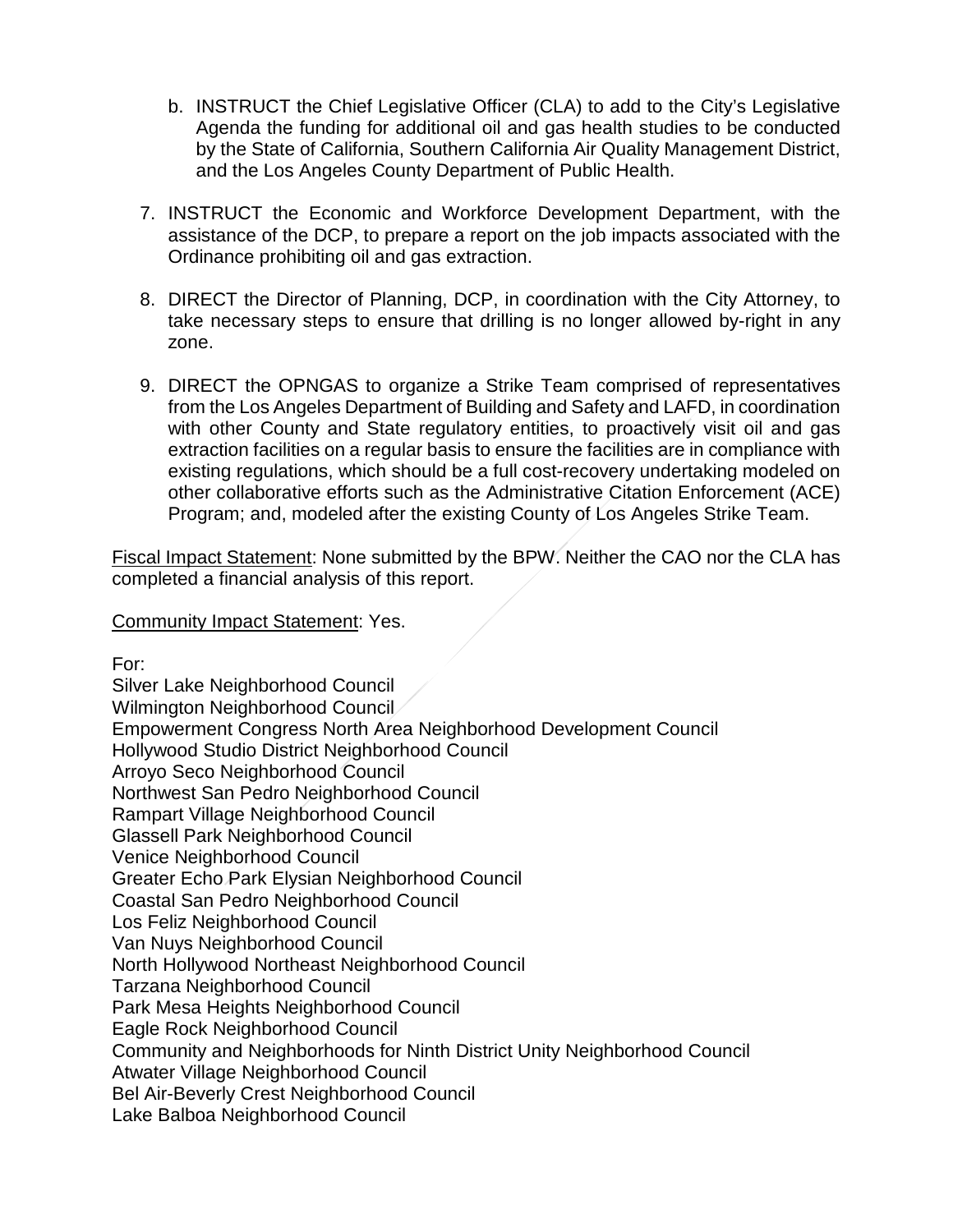Zapata-King Neighborhood Council Northridge South Neighborhood Council Encino Neighborhood Council Boyle Heights Neighborhood Council Palms Neighborhood Council Hollywood United Neighborhood Council Downtown Los Angeles Neighborhood Council Central Hollywood Neighborhood Council Westwood Neighborhood Council West Adams Neighborhood Council Mid-City West Neighborhood Council Westside Neighborhood Council Harbor Gateway North Neighborhood Council Sunland-Tujunga Neighborhood Council

For, As Is: Central San Pedro Neighborhood Council

For if Amended: Greater Valley Glen Neighborhood Council Central San Pedro Neighborhood Council Northridge East Neighborhood Council Del Rey Neighborhood Council

Against unless Amended: Historic Highland Park Neighborhood Council

## **(Also referred to Arts, Parks, Health, Education, and Neighborhoods Committee, and Budget and Finance Committee)**

## Summary:

At its regular meeting held on April 20, 2021, the PLUM Committee considered the BPW report dated July 29, 2019, and the recommendations approved by the Energy, Climate Change, and Environmental Justice (ECCEJ) Committee on December 1, 2020, relative to the feasibility of amending current City Land Use Codes in connection with health impacts at oil and gas wells and drill sites. Representatives of the DCP, BPW, and the Office of the City Attorney provided comments regarding the matter. After providing an opportunity for the public comment, the PLUM Committee concurred with Recommendation Nos. 2, 3, 4, 5, of the ECCEJ Committee, dated December 1, 2020, and added additional Recommendations as detailed above. This matter was transmitted to the Arts, Parks, Health, Education, and Neighborhoods Committee, and the Budget and Finance Committee, for further consideration.

Respectfully Submitted,

PLANNING AND LAND USE MANAGEMENT COMMITTEE